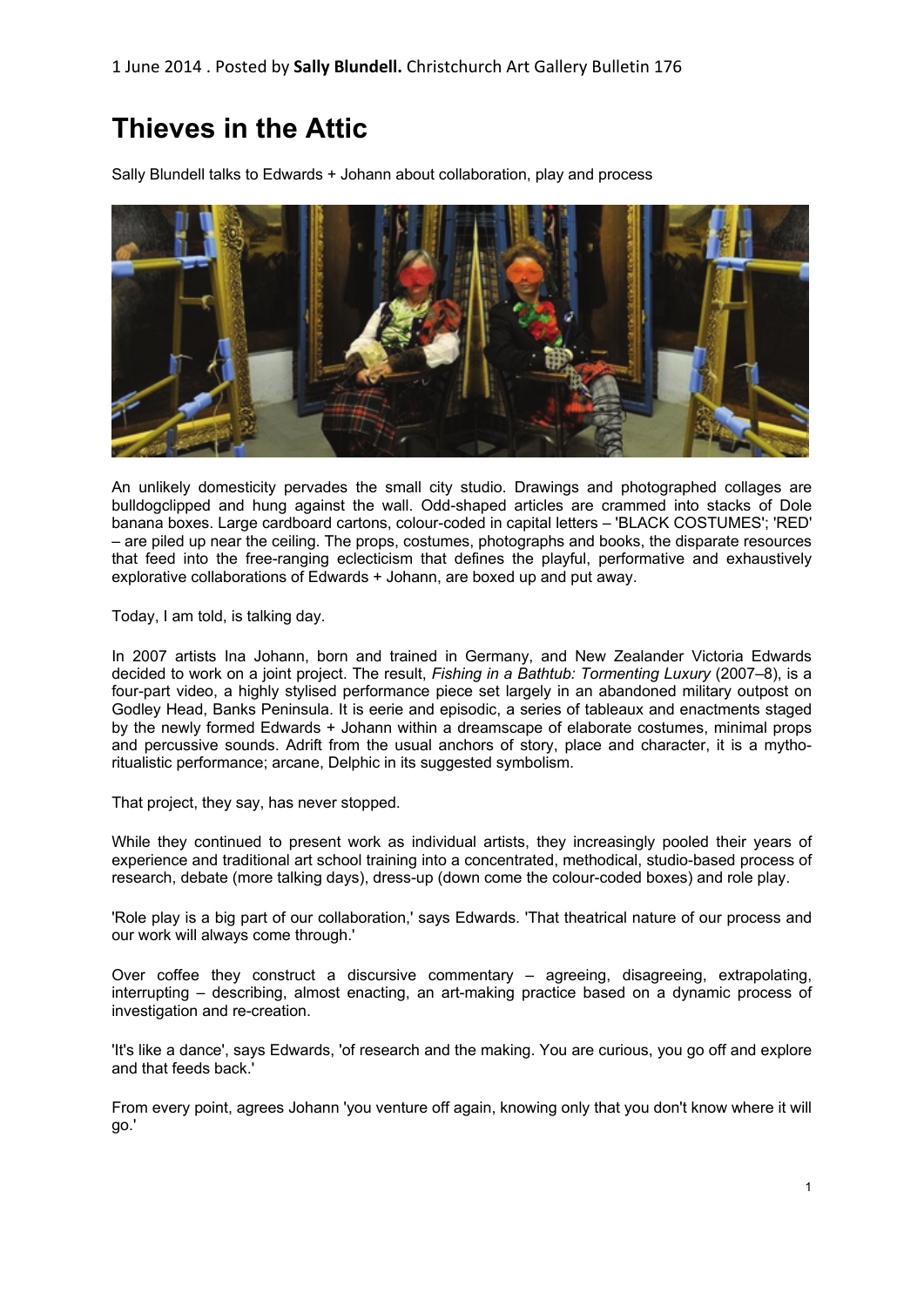## 1 June 2014 . Posted by **Sally Blundell.** Christchurch Art Gallery Bulletin 176

These extensive periods of experimentation and uninhibited excavation of the art historical, literary and philosophical canons are honed into a careful construction of imaginary landscapes, abstract collages and fictional identities. The result, while still indicative of the formalist parameters of their shared background in printmaking (a process that privileges layering and the controlled interplay of light and dark) is a disparate and free-ranging art practice encompassing video, installation, performance, drawing, frottage, large photographs and tiny, portal-like collages. From this multidisciplinary practice comes a cavalcade of dislocated figures, disguised characters, strange conjunctions and stranger disjunctions.

As Charles Green, senior lecturer in contemporary art at the University of Melbourne, writes in his discussion on collaborative art, such artists operate as 'thieves in the attic': 'They far from innocently try out different, sometimes almost forgotten identities in the chaotically organized attic of history, rummaging in dusty, dark rooms where variations of authorial identity are stored away from view.'1

On the wall of Edwards + Johann's studio hangs a large photographic portrait of a knight, stiff-backed and cavalier, from the *Seven Days and Seven Knights* series (2013). A masculine persona, it is complicated by the pink feathery bloom on the shoulder, the op-shop attire in the tradition of objets trouvé, the cut-out hand attached to the body with red string and the pervasive and enigmatic blackness of the background. While alluding to the nineteenth-century tradition of portraiture and the Romantic ideal of the solitary hero, the ambiguous identity of this mock-heroic collation of form and costume – its uncertain gender, its very disconnection from the tradition it emulates – serves as a teasing contradiction to the art historical canon.



On another wall a single large photographed rock – grey, pockmarked and detailed – floats on a dense field of orange. One of the seven-strong *The Accidental Rebels* series (2013), it combines a sense of hurtling force and becalmed expansiveness; a whimsical reading of the strictures of portraiture and a strangely beguiling examination of a common and elemental material.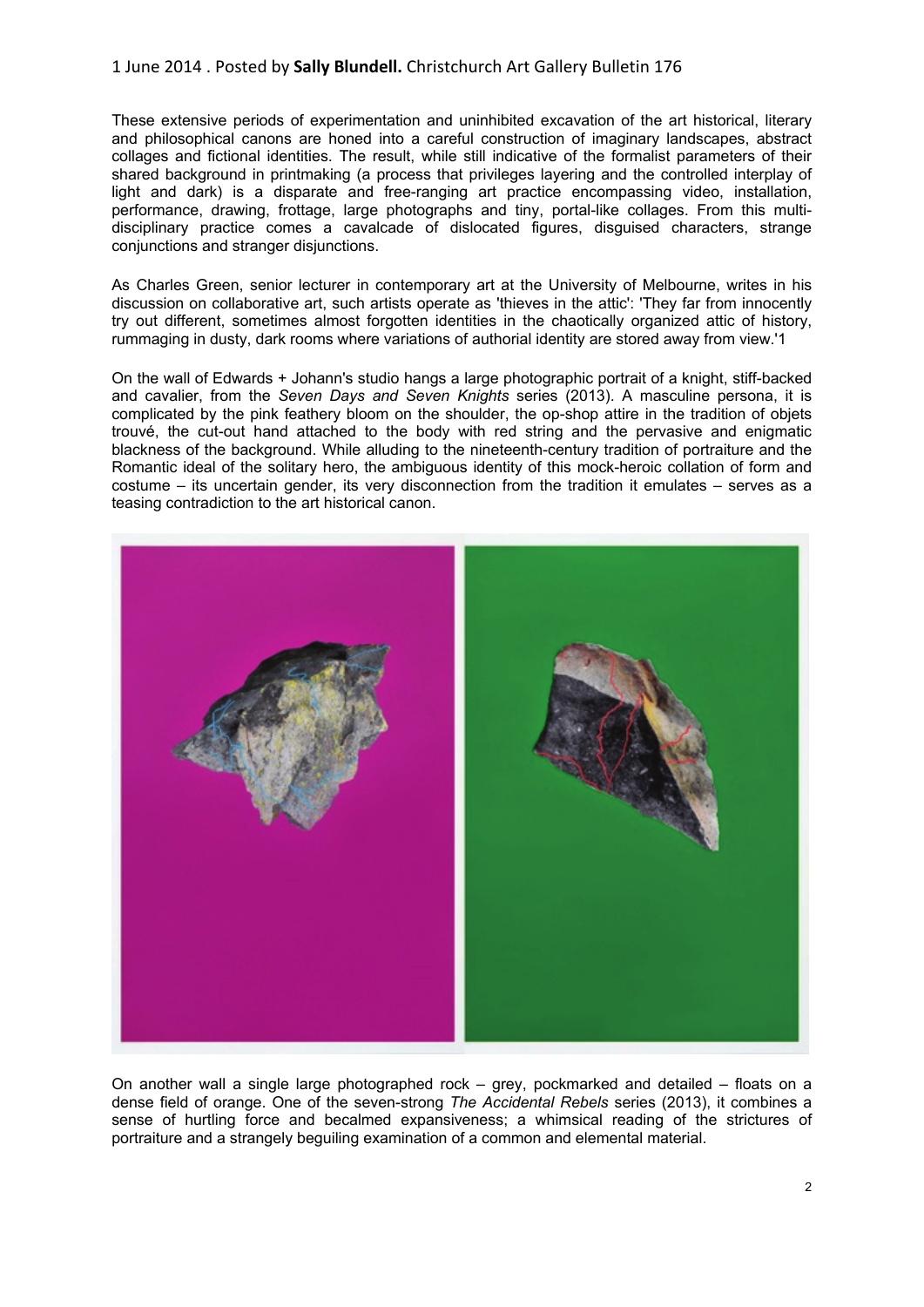## 1 June 2014 . Posted by **Sally Blundell.** Christchurch Art Gallery Bulletin 176

More usually, however, images of Edwards + Johann, or their fictional identities, are woven into the works. In photographs, drawings, collages and video work they appear as cut outs, flashes of movement, unconventional (and indistinguishable) portraits defined by the hand-fashioned eclecticism of their masquerade. In *Self-Portraits: Ausschnitte... I only saw parts of it* (2008) and *Itching to Futterwack* (2009) characters concocted from the Edwards + Johann box of invented personae are defined by the very act of art-making: photographed within or peering over a frame, intruding into or out of cut-out portraits.

Surrealism, wrote André Breton in his *Manifesto of Surrealism* in 1924, operates 'in the absence of any control exercised by reason, exempt from any aesthetic or moral concern'.2 Edwards + Johann frame this anarchic assault on rationality within a series of disconcerting juxtapositions based on the elaborate artifice of character – often masked, always in costume – that defines oriental theatre, commedia dell'arte and the unruly spontaneity of the carnival.

The results are often unnerving, like a hall of mirrors cracked and warped, or characters from a Fellini film let loose in the world beyond the cinematic set. Photographs of animal-masked figures hang within a staged interior of lamps, rugs and hat stands, their functionality skewed by the displacement of bulbs and outlandishly hand-crafted lightshades. In *Skurrile Welten – Strange Worlds* (2008) the whimsy of the German phrase is applied to a series of small drawings/ collages – fragments of figuration manipulated and cut into a quixotic world of surreal fairytale, nonsense rhymes, the flashcards of dreams, excavating the line between abstraction and narrative, humour and menace.



The connections and collisions that typify these works can be likened to the celebration of chance, accident and improvisation that define the Dada movement, with its rebellious use of collage, assemblage and photomontage. But where Dada emerged as a dynamic response to, and disgust for, the assumed rationality and strategies of civilisation that led to – or at least did not prevent – the atrocities of the First World War, Edwards + Johann present a more art-centric practice: extravagant, self-reflexive and playful.

In the photographic series *I'll be your mirror – one of us cannot be wrong* (2009) the duo, in outlandish headwear and make-up, occupy a wild, apparently uninhabited and largely unidentifiable coastal landscape. The title perplexes – who is the mirror of whom? Or are the implied reflections to be found in the romantic juxtaposition of character and landscape? And to what extent do we rely on the validation of such reflections to ensure we are 'right'? Such deliberate acts of image-creation, with their surreal, subversive exploration of role and affect, bring to mind the photographic work of Cindy Sherman, in which the camera plays fidelity only to the seamlessly fabricated role play of the artist. Identity is irrelevant; the self deliberately, hermetically, sealed off from the viewer.

At other times such distortions are more subtle. Their video diptych, *Revealed by detective work – in search of the possible* (2010), the result of Edwards + Johann's residency at the Perth Museum and Art Gallery in Scotland, tracks the flight of a lone gull, its wing tip close to touching its reflection on the surface of a lake, to the beautiful, haunting sound of a Scottish ballad. Or is the reflection bowing its wing to the apparent surface of the water? Which way is up? And how does not knowing impact on the viewer's experience?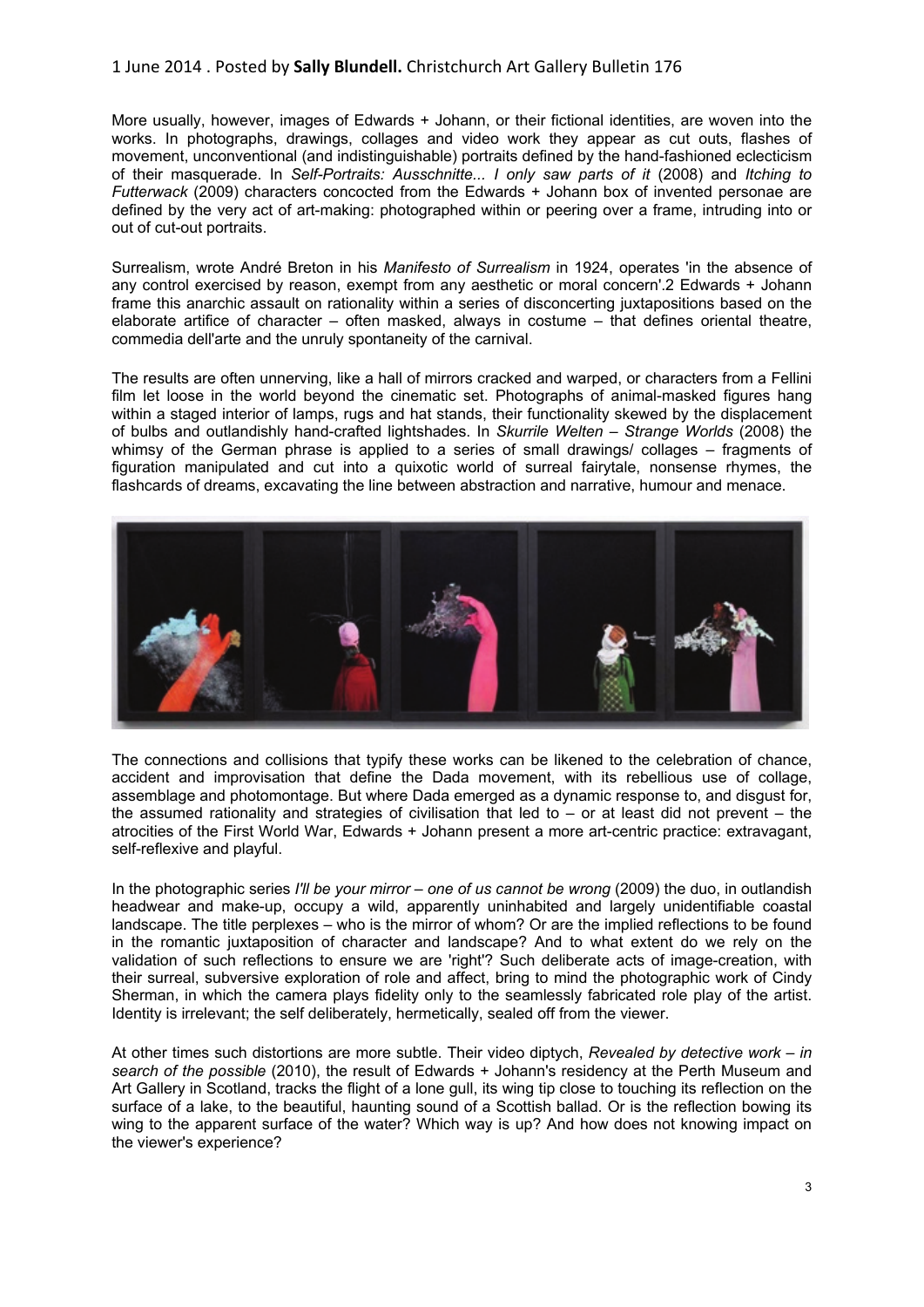## 1 June 2014 . Posted by **Sally Blundell.** Christchurch Art Gallery Bulletin 176

This is the realm of ludic play – exploratory, improvisatory, engaging with the social world but operating in a separate, less stable realm of creative misrule; irrational, divorced from concept and theme. In discussing the work of Edwards + Johann, gallerist Robyn Pickens quotes artist Allen Bukoff's description of the DIY aesthetic of the Fluxus movement: 'unfettered play in search of uncharted insights'.

'Play gets to the heart of Edwards + Johann's practice', she writes: 'It is the foundational ground and conceptual space; an enabler, generative. From this act springs a privileging of process and experimentation over any predetermined or finished and final product and opens up their practice to include a performative aspect, theatre, drawing, photography, the body, moving image and installation.'3



For Edwards + Johann the one consistent feature of this space, the one enduring medium, is the process of collaboration itself. Consider the studio as a think tank, says Johann, a research laboratory: 'Someone locks the door and we are in that space together and we come up with what we come up with and we push and pull and something will come out of that.'

While collaboration has long been understood in terms of film, theatre, music and dance, the idea of the artist, the reclusive and self-sufficient genius finding inspiration from a singular private source, has persisted. It is, of course, a flawed image. There is a long tradition of artists' workshops and studios in which art was produced, albeit under the name of a single master. There were, too, the intense social environs of the Montmartre cafés (the Impressionists) and Greenwich Village (the Abstract Expressionists). Avant-garde practice in Futurism and Dada drew on models of collaboration from music, theatre and dance, but within the visual arts the expectation of a single origin of innovation persisted. When the notion of collaboration did appear it quickly became associated with the collective activities of participatory art, in line with Nicolas Bourriaud's definition of relational aesthetics – interactional, socially engaging projects that blur, or make redundant, the very idea of authorship and the individualistic aspirations of so-called 'gallery art'.

From the early 1970s, however, a number of art collaborations, double acts often involving siblingsor partners, began to appear: Pierre et Gilles, Gilbertand George, Eva and Adele, McDermott &